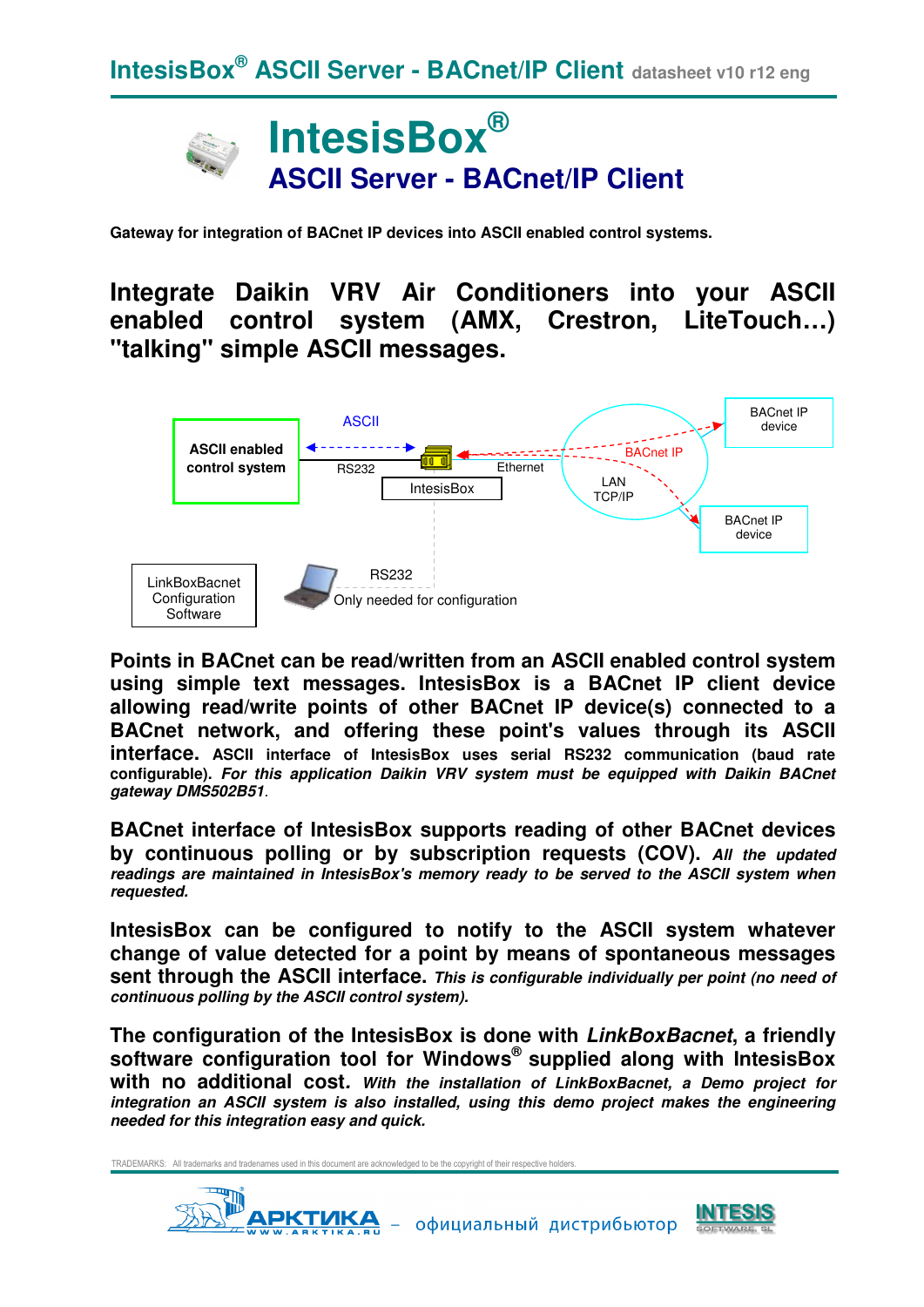## **IntesisBox capacity**

| Element                            | Max.<br>(Basic<br>version) | Max.<br>(Extended<br>version) | <b>Notes</b>                                                                                                              |
|------------------------------------|----------------------------|-------------------------------|---------------------------------------------------------------------------------------------------------------------------|
| Type of BACnet devices             |                            |                               | Only those supporting BACnet ASHRAE 135<br>- 2001 Annex J - BACnet/IP protocol,<br>commonly referred as BACnet/IP.        |
| <b>BACnet points supported</b>     | 500                        | 7000                          | Maximum number of points that can be<br>defined into IntesisBox.                                                          |
| <b>BACnet IP devices supported</b> |                            | 16                            | Maximum number of different BACnet IP<br>devices that can be defined into IntesisBox (to<br>read/write points into them). |

There are two different models of *IntesisBox*® ASCII Server - BACnet/IP Client with different capacity every one of them.

- Basic version with capacity of 500 points and 1 BACnet/IP device. Ref.: IBOX-ASCII-BAC-A
- Extended version with capacity of 7000 points and 16 BACnet/IP devices. Ref.: IBOX-ASCII-BAC-B



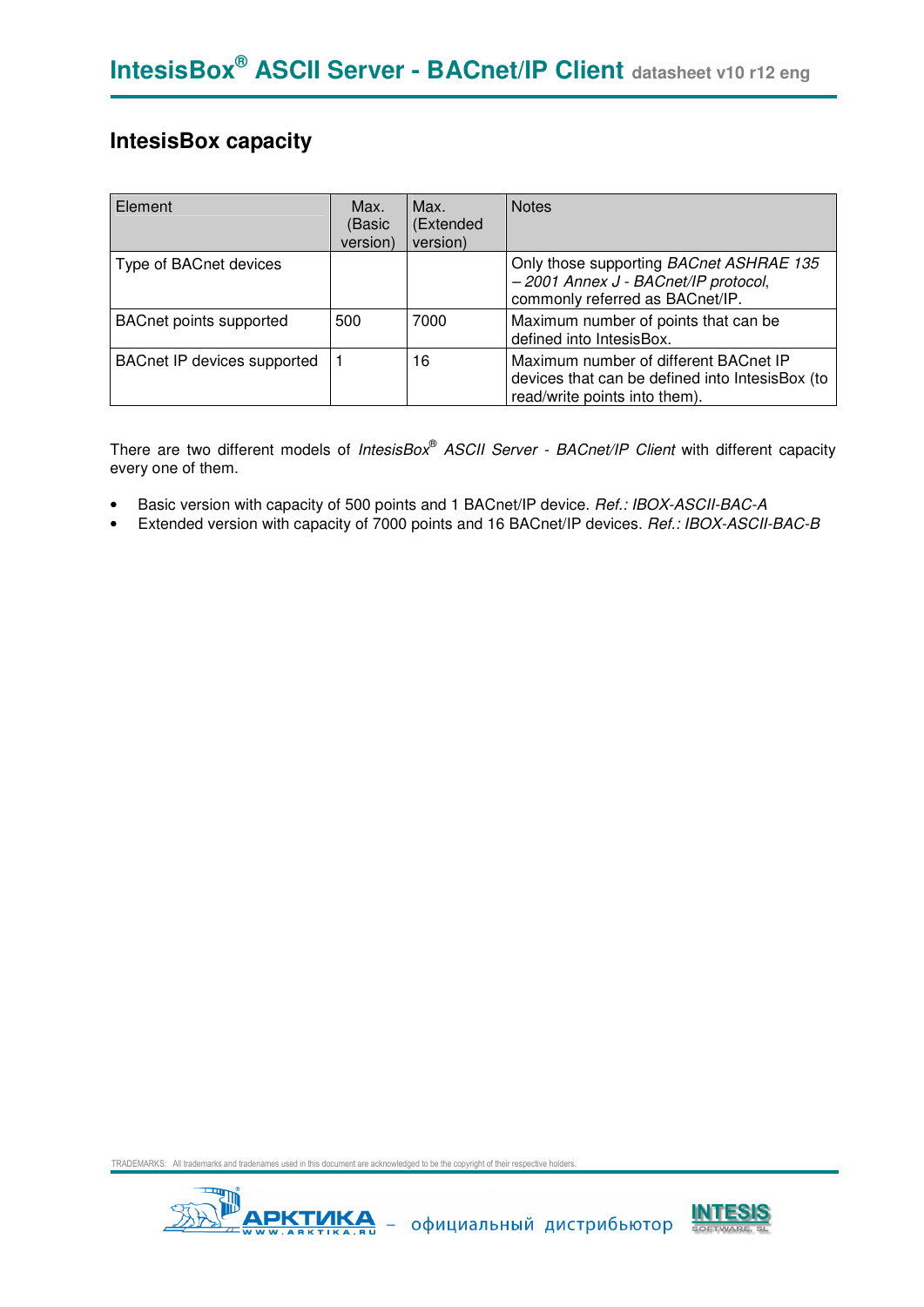## **Sample applications**

#### **Integration of any BACnet device or system into ASCII enabled control systems.**

IntesisBox sends and receives text messages (ASCII characters) with a predefined format (see below specifications of this format), the system monitoring / controlling connected to the RS232 port of IntesisBox must be programmed to read and write those messages in the required format.





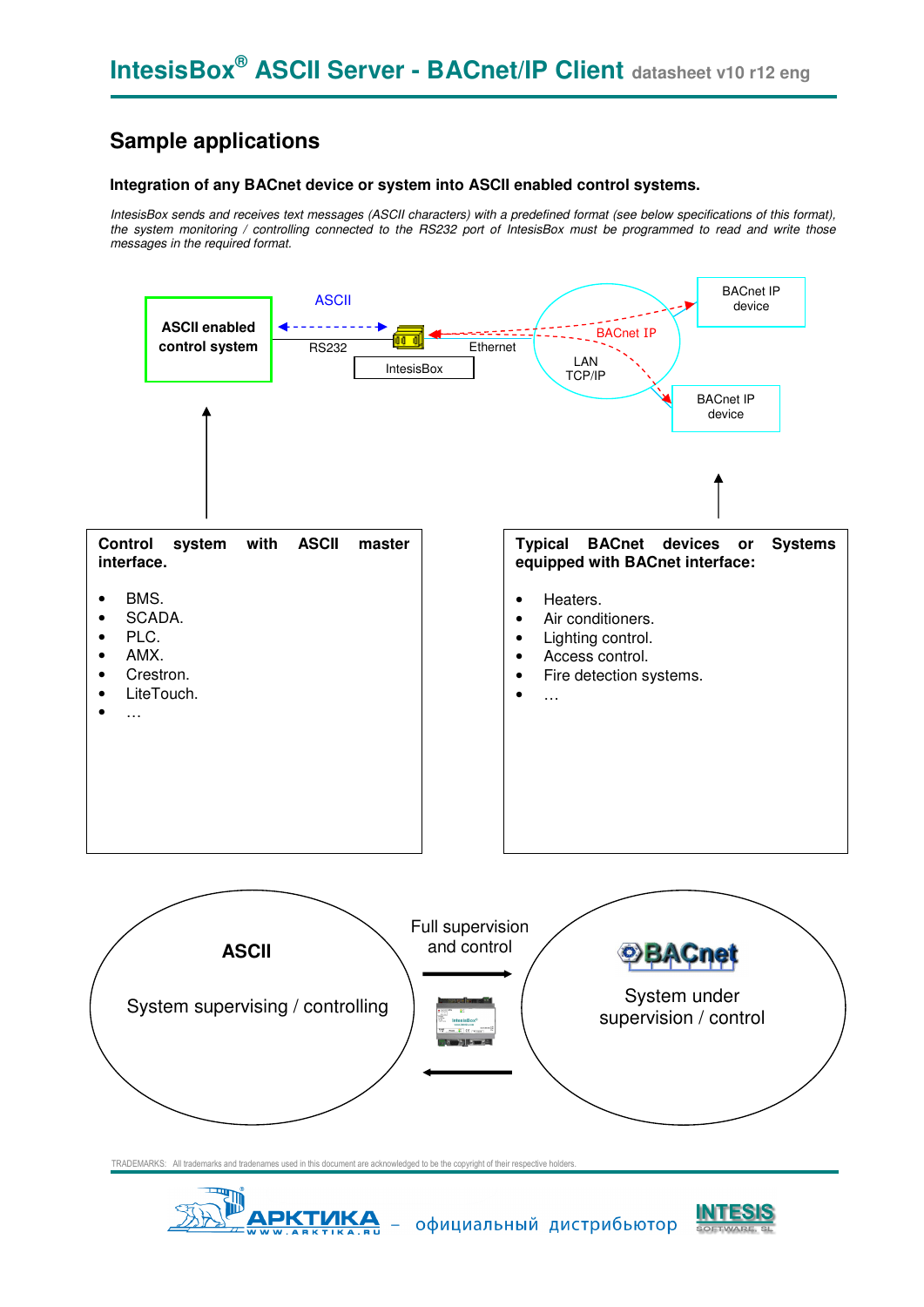## **Typical application**

**Integration of Daikin VRV Air Conditioning system into ASCII enabled control systems (AMX, Crestron, LiteTouch…).** 

For this application, Daikin VRV Air Conditioning system must be equipped with Daikin BACnet gateway (model DMS502B51), this Daikin gateway is normally commissioned by Daikin technical personnel, contact your nearest Daikin distributor for details.

In the technical documentation of IntesisBox supplied with the device, extended details on how to configure IntesisBox for this application is provided.

Intesis Software provides sample projects for IntesisBox with specific configuration to integrate Daikin VRV system, with these sample projects the configuration and commissioning of IntesisBox for this application becomes easy and quick, almost plug & play.





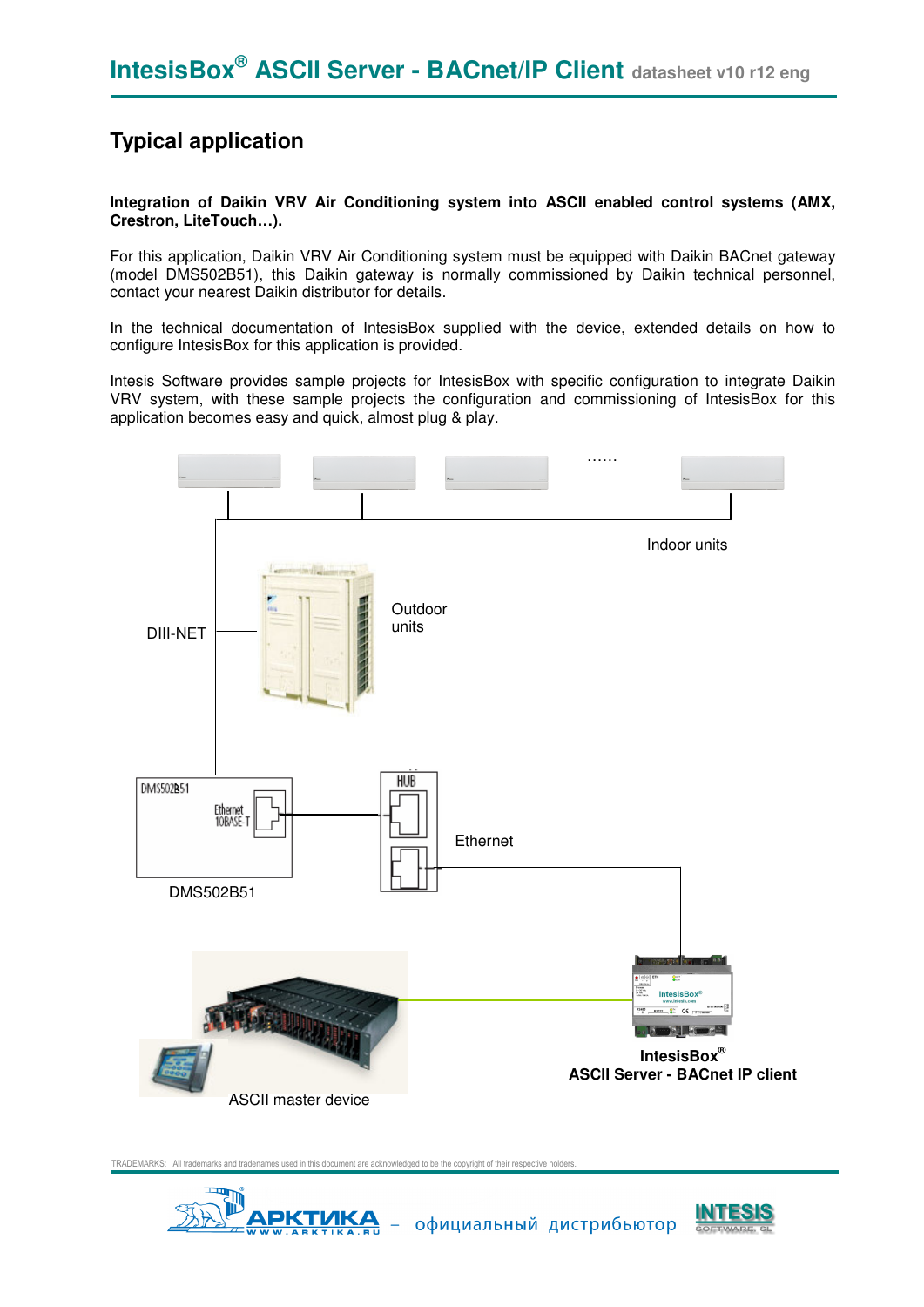### **ASCII interface of IntesisBox**

#### Type of communication supported

- Serial RS232 (DB9 male connector, DTE).
- Baud rate configurable from 1200 to 57600 bps.
- 8 data bits, no parity, 1 stop bit.

#### Data Format

All ASCII messages are always of fix format and associated to point's internal addresses, not matter the parameters of the external point associated.

This means that there is no need to change the ASCII control system messages used whenever the BACnet configuration changes. When this happens just change the configuration of the gateway and that's all, the ASCII control system programming remains exactly the same.

Message to read a point's value: **>Daaaa?\r** 

**aaaa** is a 4 digits number indicating the internal point's address inside IntesisBox. **\r** means carriage return character (HEX 0D, DEC 13).

Message to write a point's value: **>Daaaa=vv\r** 

**aaaa** is a 4 digits number indicating the internal point's address inside IntesisBox. **vv** is the desired value for the point (it can be just integer or fractional, decimal point is used to separate integer and fractional parts if the number is fractional). **\r** means carriage return character (HEX 0D, DEC 13).

Message informing about a point's value: **>Daaaa=vv\r** 

**aaaa** is a 4 digits number indicating the internal point's address inside IntesisBox. **vv** is the actual value of the point (it can be just integer or fractional, decimal point is used to separate integer and fractional parts if the number is fractional). **\r** means carriage return character (HEX 0D, DEC 13).

This type of message is sent spontaneously by IntesisBox when receiving a change from BACnet, or sent in response to a previous poll of the point.

Messages to indicate erroneous actions:

**>E01\r** Is returned when trying to read a point not configured in IntesisBox. **>E02\r** Is returned when trying to write a point not permitted to be written.

Examples:

**>D0001?\r** Message sent to IntesisBox to read value of point 1. **>D0001=23.5\r** Message sent by IntesisBox to inform about the actual value of point 1 (value=23.5). **>D0001=24.5\r** Message sent to IntesisBox to write a value of point 1 (value=24.5).

#### Acknowledgment

IntesisBox can be configured to respond with an ACK message after executing a successful write request (ACK message is **>OK\r**)



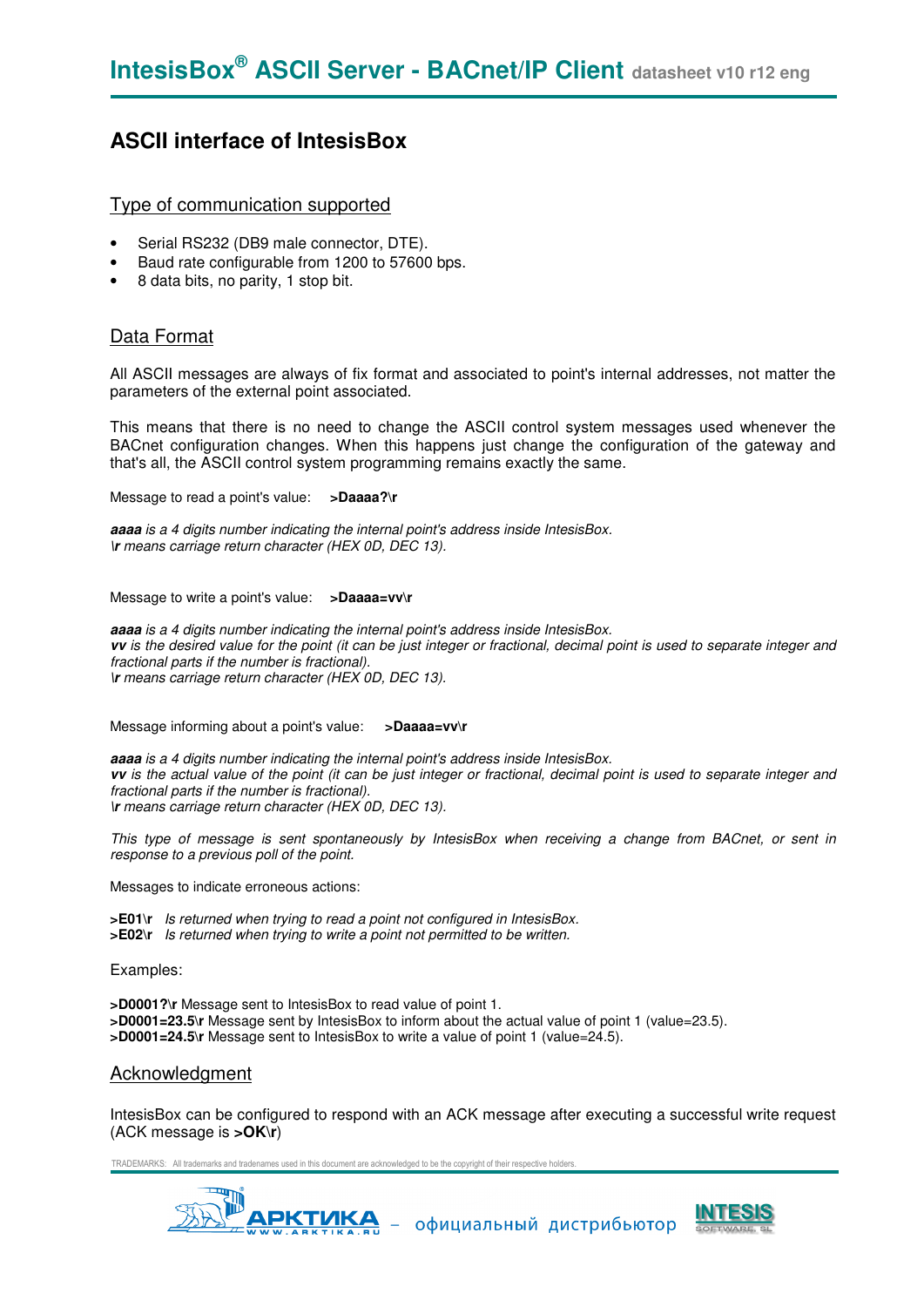## **BACnet IP interface of IntesisBox**

### **Specifications**

BACnet Conformance Class Supported: Class 3

BACnet Standard Application Services Supported:

|                            | Initiate | Executes |
|----------------------------|----------|----------|
|                            | Requests | Requests |
| ConfirmedCOVNotification   |          |          |
| Subscribe COV              | x        |          |
| UnconfirmedCOVNotification |          | x        |
| ReadProperty               | x        |          |
| WriteProperty              | x        |          |
| Who-Is                     | x        |          |
| I Am                       |          |          |
|                            |          |          |

Data Link Layer Option: BACnet IP, (Annex J)

No Segmented Requests/Responses Supported

#### BACnet Standard Object Types Supported

| Object Type                                      | Property             | Description                                      |  |  |  |
|--------------------------------------------------|----------------------|--------------------------------------------------|--|--|--|
| Analog Input<br><b>Present Value</b>             |                      | Analog signal. i.e. Ambient temperature.         |  |  |  |
| Analog Output<br><b>Present Value</b>            |                      | Analog signal.                                   |  |  |  |
| Analog Value<br><b>Present Value</b>             |                      | Analog signal. i.e. Temperature set point value. |  |  |  |
| <b>Binary Input</b><br><b>Present Value</b>      |                      | Digital signal. i.e. ON/OFF status.              |  |  |  |
| <b>Binary Output</b><br><b>Present Value</b>     |                      | Digital signal. i.e. ON/OFF command.             |  |  |  |
| <b>Binary Value</b>                              | <b>Present Value</b> | Digital signal. i.e. ON/OFF status/command.      |  |  |  |
| Multistate Input                                 | <b>Present Value</b> | Multistate signal. i.e. Working mode status.     |  |  |  |
| <b>Multistate Output</b><br><b>Present Value</b> |                      | Multistate signal.                               |  |  |  |
| <b>Multistate Value</b>                          | <b>Present Value</b> | Multistate signal. i.e. Working mode command.    |  |  |  |



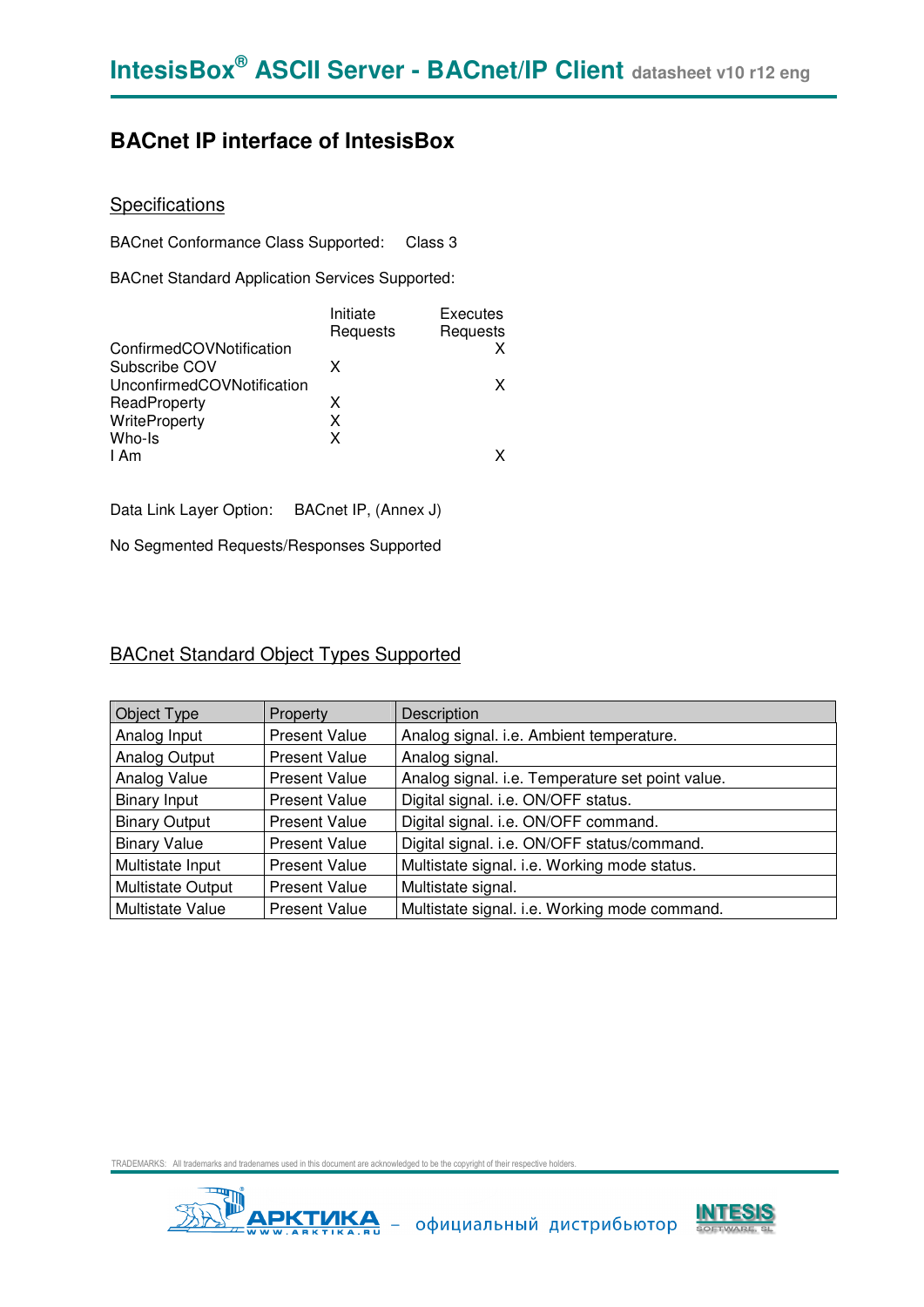## **Configuration tool**

| LinkBoxBacnet | Visual engineering tool, easy of use, for gateway's configuration and<br>$\bullet$<br>supervision compatible with Microsoft Windows operating systems, supplied<br>with the gateway free of charge.<br>Multi-window tool allowing to supervise simultaneously the communication<br>activity with both protocols (systems), real time values for all the signals<br>allowing to modify any value (very useful for test purposes), console window<br>showing debug and working status messages, and configuration windows to<br>configure all the gateway's parameters and signals.<br>Signals configuration in plain text files (tab separated) for easy and quick<br>configuration using Microsoft Excel (very useful in projects with a lot of points).<br>Allows configuring the gateway's parameters and signals while in off-line (not<br>connected to the gateway).<br>Connection to the gateway for download the configuration and supervision by<br>using serial COM port of the PC (serial cable supplied with the gateway).<br>Allows configuring all the external protocols available for IntesisBox <sup>®</sup> BACnet<br>series. |
|---------------|-----------------------------------------------------------------------------------------------------------------------------------------------------------------------------------------------------------------------------------------------------------------------------------------------------------------------------------------------------------------------------------------------------------------------------------------------------------------------------------------------------------------------------------------------------------------------------------------------------------------------------------------------------------------------------------------------------------------------------------------------------------------------------------------------------------------------------------------------------------------------------------------------------------------------------------------------------------------------------------------------------------------------------------------------------------------------------------------------------------------------------------------------|
|               | Upgrades for this software tool available free of charge whenever a new<br>$\bullet$<br>protocol is added to the IntesisBox® BACnet series.<br>Multi-project tool allowing having in the engineer's PC the configuration for all<br>$\bullet$<br>the sites with different IntesisBox <sup>®</sup> BACnet series gateways.<br>Multi-language tool, all the language-dependent strings are in a plain text file<br>(tab separated) for easy modification or addition of new languages.<br>A list of system commands is available to send to the gateway for debugging<br>and adjust purposes (Reset, Date/time consultation/adjust, Firmware version<br>request).                                                                                                                                                                                                                                                                                                                                                                                                                                                                               |

|                   | Dev Object Type        | Property         | Signal                            | Object instance | Add            | <b>RAV</b> | A/D   | Spontaneous | Active                  |
|-------------------|------------------------|------------------|-----------------------------------|-----------------|----------------|------------|-------|-------------|-------------------------|
|                   | 999-Communication Er   |                  | Communication Error               |                 | и              | $0 - R$    | 1-Dig | 1-Spon      | 1-Yes                   |
| $\overline{2}$    | 4-Binary Output        | 85-Present Value | 1-StartStopCommand 000            | 1               | $\overline{2}$ | $1-M$      | 1-Dig | 1-Spon      | 1-Yes                   |
| $\overline{3}$    | 3-Binary Input         | 85-Present Value | 2-StartStopStatus_000             | $\overline{c}$  | 3              | $0 - R$    | 1-Dia | 1-Spon      | $1 - Yes$               |
| 4                 | 3-Binary Input         | 85-Present Value | 3-Alarm 000                       | 3               | A              | $0 - R$    | 1-Dig | 1-Spon      | $1-Yes$                 |
| $\overline{5}$    | 1 13-Multistate Input  | 85-Present Value | 4-MalfunctionCode 000             | 4               | 5              | $0 - R$    | 0-Ana | 1-Spon      | $1 - Yes$               |
| 6 <sup>1</sup>    | 1 14-Multistate Output | 85-Present Value | 5-AirConModeCommand 000           | 5               | f <sub>1</sub> | $1-M$      | 0-Ana | 1-Spon      | $1-Yes$                 |
| $\overline{7}$    | 1 13-Multistate Input  | 85-Present Value | 6-AirConModeStatus 000            | 6               | 7              | $0 - R$    | 0-Ana | 1-Spon      | $1 - Yes$               |
| $\lvert 8 \rvert$ | 1 14-Multistate Output | 85-Present Value | 7-AirFlowRateCommand 000          | $\overline{7}$  | 8              | $1 - W$    | 0-Ana | 1-Spon      | $1 - Yes$               |
| $\vert$           | 1 13-Multistate Input  | 85-Present Value | 8-AirFlowRateStatus 000           | 8               | 9              | $0 - R$    | 0-Ana | 1-Spon      | 1-Yes                   |
| 10                | 0-Analog Input         | 85-Present Value | 9-RoomTemp 000                    | 9               | 10             | $0 - R$    | 0-Ana | 1-Spon      | $1 - Yes$               |
| 11                | 2-Analog Value         | 85-Present Value | 10-TempAdjust_000                 | 10              | 11             | $2-R/W$    | 0-Ana | 1-Spon      | $1 - Yes$               |
| 12                | 3-Binary Input         | 85-Present Value | 11-FilterSign 000                 | 11              | 12             | $0 - R$    | 1-Dia | 1-Spon      | $1 - Yes$               |
| 13                | 5-Binary Value         | 85-Present Value | 12-FilterSignReset_000            | 12              | 13             | 2-RAV      | 1-Dig | 1-Spon      | $1-Yes$                 |
| 14                | 5-Binary Value         | 85-Present Value | 13-RemoteControlStart 000         | 13              | 14             | 2-RAV      | 1-Dia | 1-Spon      | $1 - Yes$               |
| 15                | 5-Binary Value         | 85-Present Value | 14-RemoteControlAirConModeSet 000 | 14              | 15             | 2-R/W      | 1-Dig | 1-Spon      | $1 - Yes$               |
| 16                | 5-Binary Value         | 85-Present Value | 16-RemoteControlTempAdjust 000    | 16              | 16             | 2-RAV      | 1-Dig | 1-Spon      | $1-Yes$                 |
| 17                | 3-Binary Input         | 85-Present Value | 20-CommunicationStatus 000        | 20              | 17             | $0 - R$    | 1-Dig | 1-Spon      | $1 - Yes$               |
| 18                | 2-Analog Value         | 85-Present Value | 22-AirDirectionCommand 000        | 22              | 18             | 2-R/W      | 0-Ana | 1-Spon      | 1-Yes                   |
| 19                | 0-Analog Input         | 85-Present Value | 23-AirDirectionStatus 000         | 23              | 19             | $0 - R$    | 0-Ana | 1-Spon      | $1 - Yes$               |
| 20                | 4-Binary Output        | 85-Present Value | 24-ForcedThermoOFFCommand 000     | 24              | 20             | $1 - W$    | 1-Dig | 1-Spon      | $1 - Yes$               |
| 21                | 1 3-Rinary Innut       | 85-Present Value | 25-EnroedThermoOEEStatus 000      | 25              | 21             | $0 - R$    | 1-Din | 1-Soon      | $1.1$ es $\overline{v}$ |



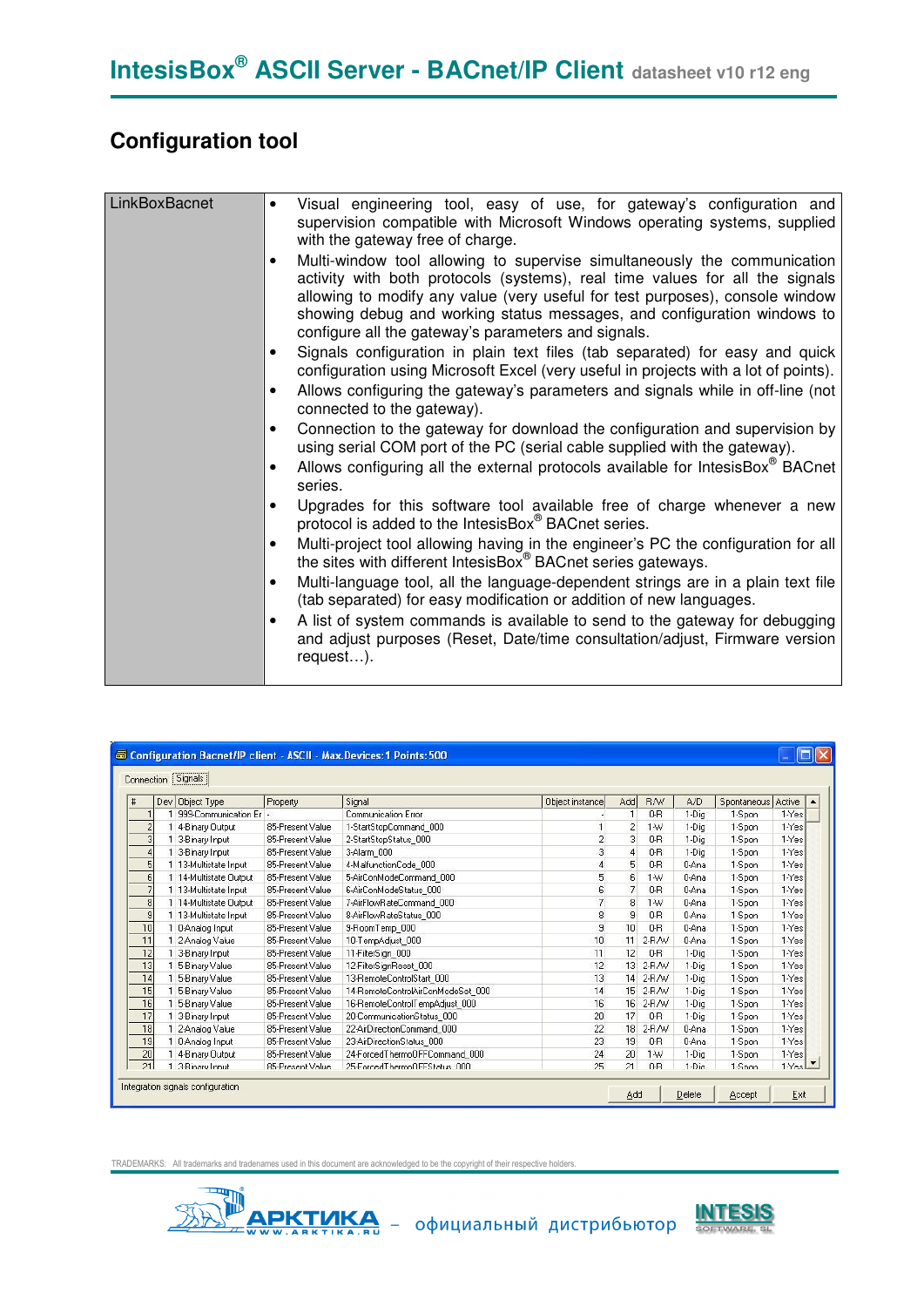### **Mechanical & Electrical characteristics**



| Enclosure                   | Plastic, type PC (UL 94 V-0). Dimensions: 107mm x 105mm x 58mm. |
|-----------------------------|-----------------------------------------------------------------|
| Color                       | Light Grey. RAL 7035.                                           |
| Power                       | 9 to 30Vdc +/-10% 1.4W.                                         |
|                             | 24Vac +/-10% 1.4VA.                                             |
|                             | Plug-in terminal bloc for power connection (2 poles).           |
| Mounting                    | Surface.                                                        |
|                             | Wall.                                                           |
|                             | DIN rail EN60715 TH35.                                          |
| <b>ASCII port</b>           | 1 x Serial RS232 (DB9 male DTE).                                |
| <b>BACnet IP port</b>       | 1 x Ethernet 10BT RJ45.                                         |
| <b>LED</b> indicators       | 1 x Power.                                                      |
|                             | 2 x Serial port (ASCII) activity (Tx, Rx).                      |
|                             | 2 x Ethernet port link and activity (LNK, ACT).                 |
| Console port                | RS232. DB9 female connector (DCE).                              |
| Configuration               | Via console port. <sup>1</sup>                                  |
| Firmware                    | Allows upgrades via console port.                               |
| Operational                 | -40 °C to +70 °C                                                |
| temperature                 |                                                                 |
| <b>Operational humidity</b> | 5% to 95%, non condensing                                       |
| Protection                  | IP20 (IEC60529).                                                |
| RoHS conformity             | Compliant with RoHS directive (2002/95/CE).                     |
| Certifications              | <b>CE</b>                                                       |

1 Standard cable DB9male-DB9female 1,8 meters long is supplied with the device for connection to a PC COM port for<br>configuring and monitoring the device. The configuration software, compatible with Windows® operating systems supplied.